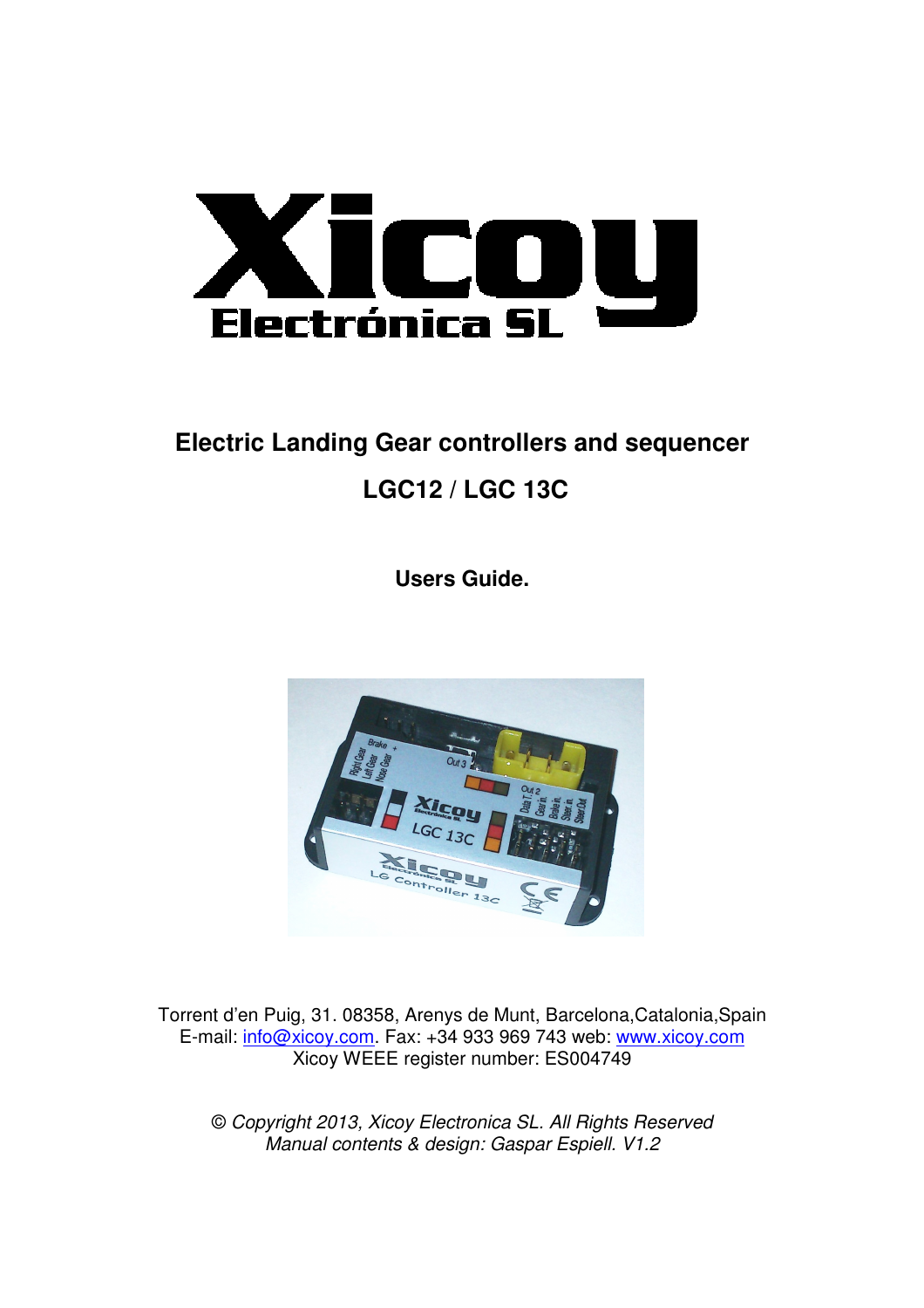#### Welcome!

Congratulations on the purchase of your new landing gear controller. Xicoy are dedicated to the design and production of electronic controllers to the highest standards of quality and reliability to bring you the customer the very latest next generation designs.

#### Features:

LG12 & LG13C:

-Direct control of 3 motors in bidirectional and regulated mode up to 2,5A -Control of electric brake, full proportional. -Programmable position of servo arm in retracted mode. -Single or dual channel mode. -Small size and lightweight.

LG13C extra functions:

-Control of electric brake lineal and adjustable pulsed mode. -3 servo outputs for the control of the doors, endpoints programmable -Steering servo processor. Programmable position of servo arm in retracted mode, programmable center, sense of movement and gain on extended position. -Programmable delay for extension and retraction of all gears independently. -Easy programming trough a LCD display.

Installation:

Thanks the small size and lightweight of the unit, it can be placed in any place on the model. We recommend a place where the wiring to the gears be the shorter as possible to have a clean installation.

## Electrical connections:

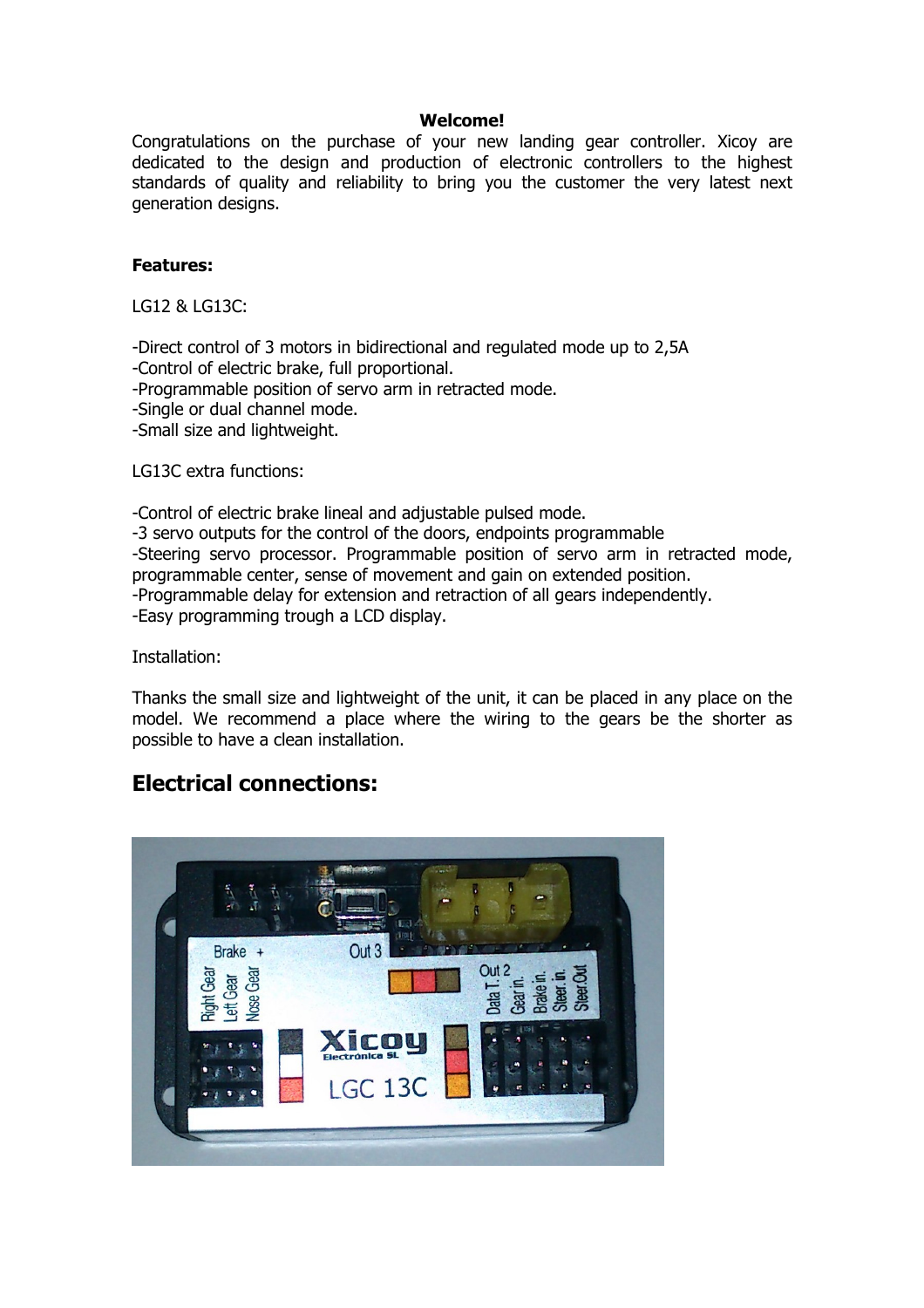#### Motor connections:

Connect the 3 motor leads to the sockets in the unit. Please note that are labeled "Nose gear", "Left Gear", "Right Gear". Assure you connect the correct gear lead to correct output in order that later during programming, the delays are applied to correct retract.

The polarity of the connection lead is marked on the label of the unit. In the case of using reversed gears, the connector should be connected backwards to reverse the operation of the motors.

### Brake connections:



Connect the leads from brakes on the sockets labeled "Brake". Polarity and position are not important on the brakes.

You can use good quality JR extension leads for the motors and brake leads if necessary.

#### Battery connection:

Battery should be connected on the

yellow MPX connector. Double check the correct polarity before connecting the battery on the unit, a reversed battery connection will destroy the unit, often the damage is beyond repair.

## Output for the door servos (LGC13C only):

Connect the 3 servos to the outputs on the unit. You can connect more than one servo to each output using a "Y" lead.

## Output to the steering servo:

Connect the steering servo to "Steer Out" if used.

#### Radio inputs:

You can choose to use a single channel to control the gear and brake, or separated channels. Gear input channel should be always connected for operation, brake channel and steering input channel are optional.

#### Power supply considerations: PLEASE READ!

This controller can receive up to 3 different power sources. In order to prevent malfunctions in your system you should know that:

 -The main battery should be between 6,6 to 9,9V. Recommended battery is a Lipo of 7,4V. Please double check the polarity before connecting it. The damage caused by polarity reversal is not covered by warranty!!!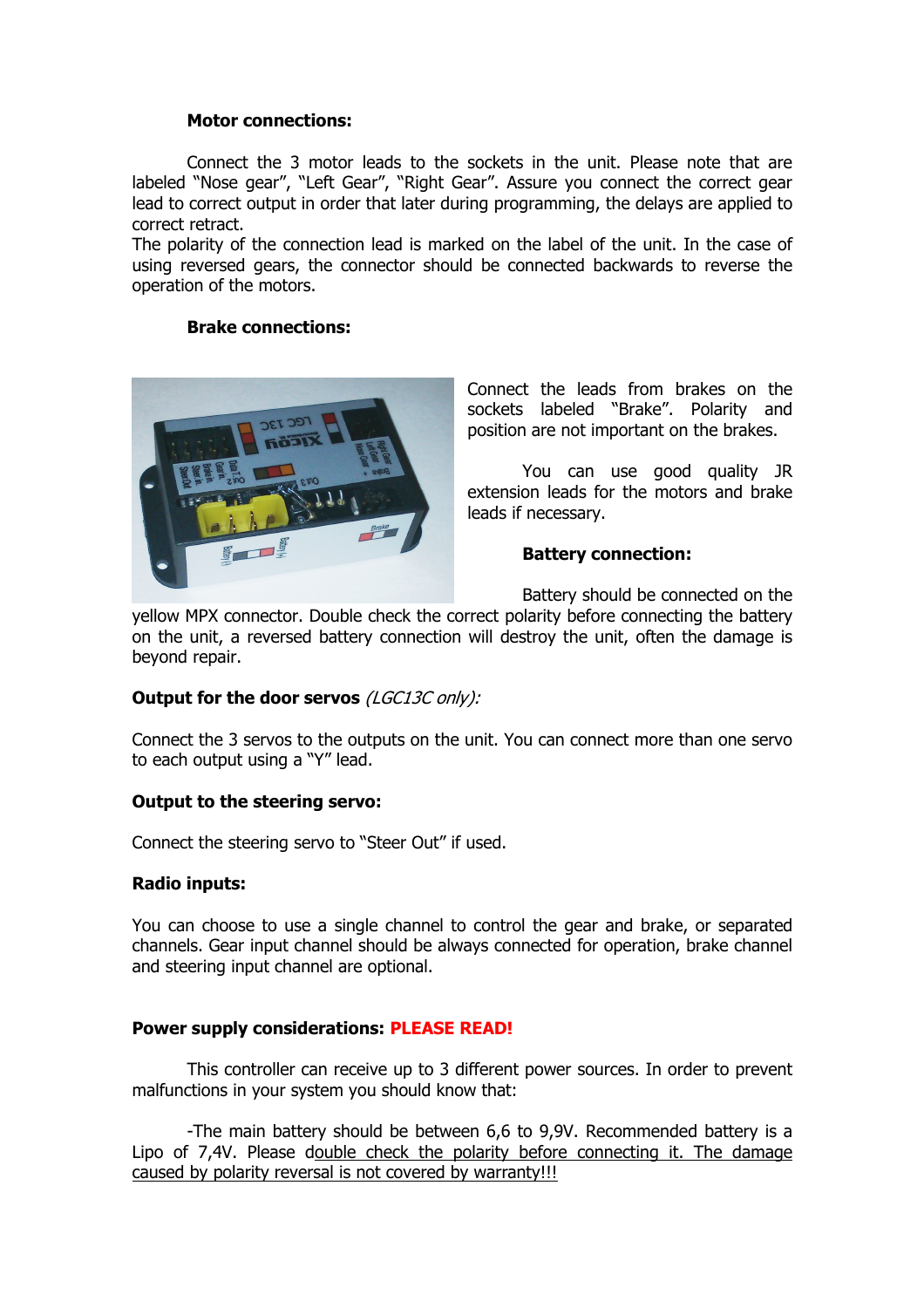This battery powers the motors and the brakes. The controller has an internal switch operated by the *Gear Input* power. It is not necessary to disconnect this battery between uses, but it is recommended to disconnect it after the flying session. There is a minimal power drawn from this battery when the unit is switched off that can drain a battery in a 2 month period.

#### In the case you use battery regulators:

 -The steering servo is powered by same supply as received on the steering input (*Steer In*). So, for example, if the steering input comes from a battery regulator (powerBox, etc) at 6V and the Gear In channel comes directly from the receiver powered at 5V, the steering servo will be powered at 6V.

-The outputs to the servos for the doors are powered from the *Gear Input* socket. If you connect directly the gear input to a low power source (for example, directly to the receiver when the receiver is powered by a low power, 5V regulator) the current draw by the servos of the doors could be excessive, causing the receiver to switch off.

-The power input pin of the Gear and Brake inputs are internally connected together. This could cause a malfunction by connecting different voltages together. For example, if you connect the *Gear Input* directly to the receiver that is powered at 5V and the *brake input* to a battery regulator that supply 6V, then the 6V supply will flow trough the unit to the receiver, being no longer powered at 5V by a independent regulator. In this case, it is necessary to cut the central wire (red) on the lead from Gear In to the receiver to prevent the voltage present at Brake In to reach the receiver. The controller and the door servos will be powered by the power arriving to the brake input.

 -All negative (ground) connections are connected together inside the unit. Always fully disconnect the batteries (both poles) from the installation before charging, as current can flow trough the unit from one battery to the other during charge, damaging the installation.

Please contact to Xicoy Electronica for advice on particular installations.

#### SETUP:

Once you have installed the controller in your model, you can adjust the radio, outputs, delays and steering servo.

Setup can be done trough a data terminal (LGC13C only) or trough a pushbutton and LED light. Full functions are only available if programmed trough the data terminal.

In both cases, first of all you should decide if you will use one or two channels for control and then setup your transmitter accordingly. Check with a servo first that the transmitter is operating as it should and to identify the RX channels used.

-Double channel operation. The *Gear In* input control the retract operation and the Brake input control the brake.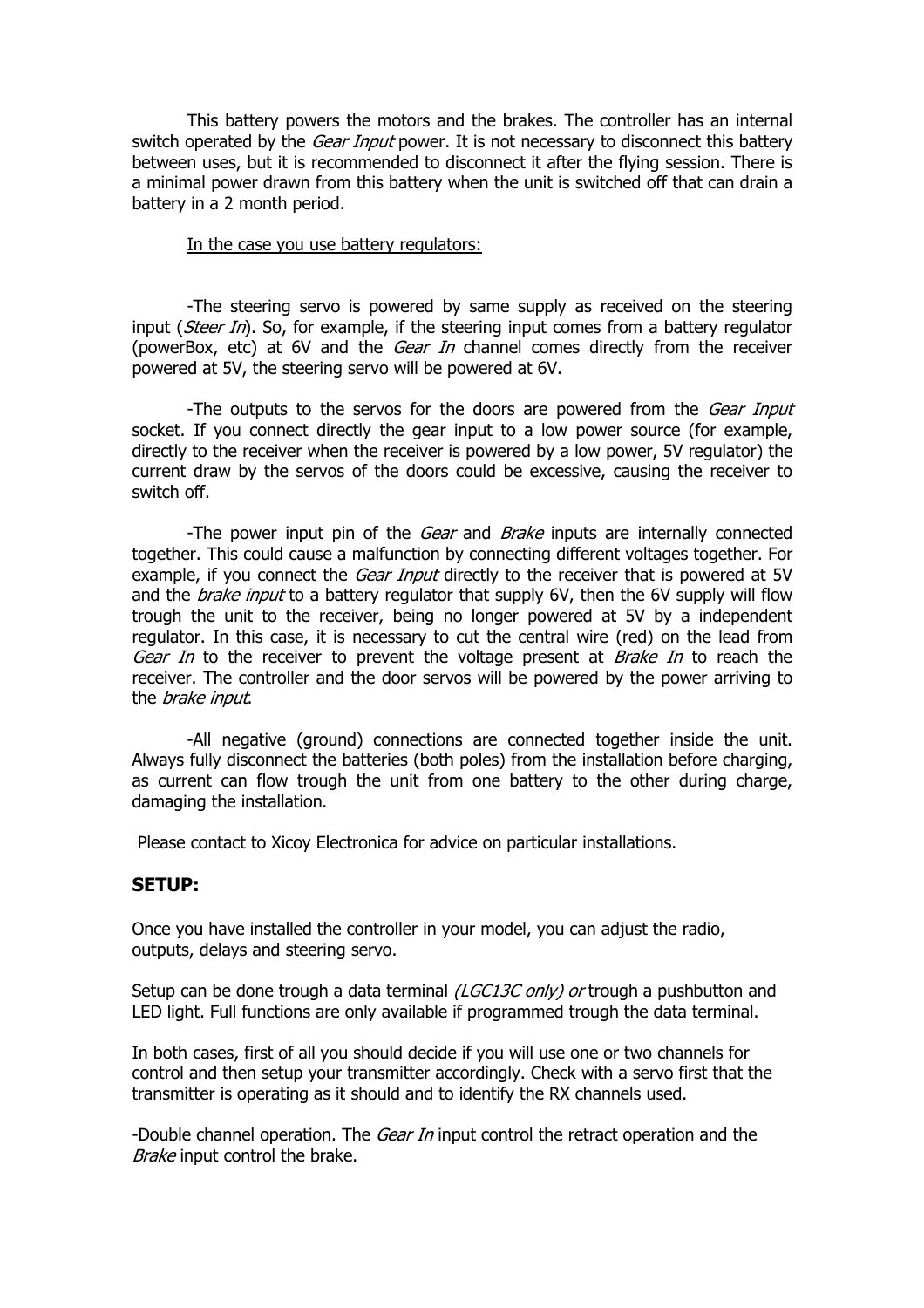-Single channel operation: The *Gear In* input control both the gear and the brake. The operation is similar to a turbine engine control where raising the trim enable the engine to run and the stick throw regulate the engine power. In this case, first the gear will be operated and then the brake. For example, you can setup a channel that from  $-100\%$ to  $-75%$  activate the gear and from  $-75%$  to  $+100%$  regulate the brake power.

The following setup procedure assumes the use of a Xicoy data terminal in a LGC13C controller; please jump to the "Manual Setup" section for the pushbutton and Led setup procedure of a LGC12 and LGC13C.

## Setup using a data terminal (LGC13C only):

Connect the data terminal (Same model as used by Xicoy V10 ecus) on the socket at left side of *Gear In* input.

You can navigate trough the different menus by the buttons on the left side of the box, and values are changed using the  $+$  and  $-$  buttons on the right side.

First screen displayed show the status (gear up, gear down, etc), the battery voltage, power of the brake, and, during motor operation, the amperage to each of the motors.

Second screen display the RC signals measured from the receiver. You can check that the RX connection is working and the measured values change when the transmitter controls are operated. Standard RC signal go from 1000 to 2000uS, 1000us typically is displayed on RC transmitters as  $-100\%$  1500uS 0% and 2000uS as  $+100\%$ . Due at display space the numbers are divided by 10, so a measured signal of 1400uS is displayed as "140". You can check that, when operating the transmitter, the reading change accordingly.

On third screen you can scroll trough the different programming sections. Select the area you want to program by pressing the "+" button.

## **Radio Setup:**

On this section you can program the radio inputs to mach your transmitter and setup the brake power.

First screen is the Gear Up position:

Set the transmitter switch or slider of the gear channel in the position you wish that the gear be in retracted position. Current reading is displayed on the right side of the screen. Once the TX is set, press the "+" button. The controller will store the current signal received as "gear up" command.

Next screen is the Gear Down position:

Set the transmitter switch or slider of the gear channel in the position you wish that the gear be in extended position. Once the TX set, press the "+" button. The controller will store the current signal received as "gear down" command.

Next screen is the Brake OFF position: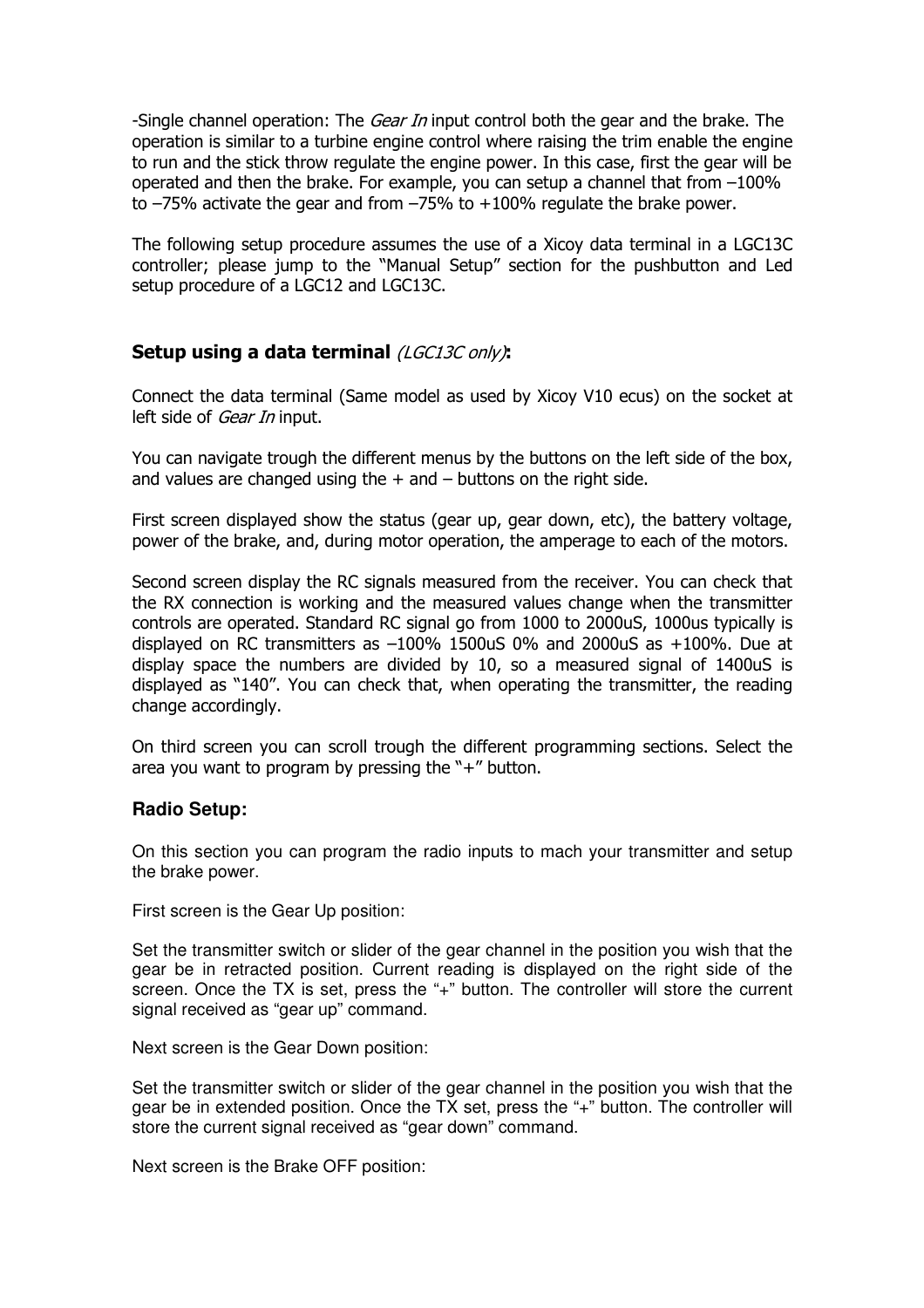Set the transmitter switch or slider of the brake channel (or on the gear channel if you use the single channel option) in the position you wish that the brake be unpowered. Press the "+" button. The controller will store the current signal received as "Brake OFF" command. Note that if in this step the controller does not detect a valid signal in the brake input, then it will assume a single channel operation mode, To enable double channel, this step should be repeated once the brake channel is connected to a valid RC signal source.

Last radio screen is the Brake Maximum position.

Set the transmitter switch or slider of the brake channel (or on the gear channel if you use the single channel option) in the position you wish that the brake be at maximum power. Press the "+" button. The controller will store the current signal received as "Brake 100%" command

This completes the radio setup for the gear and brake channels. But two more adjust options are offered in this section:

**Brake limiter:** The limiter usually is set at 100% and the brake power is adjusted trough the TX, but in the case that you need to limit the maxim brake power, you can decrease this setting to reduce the power applied to brakes.

**Brake pulse ratio:** The power to the brakes could be pulsed in order to produce a "ABS like" operation, brake power is pulsed at fast rate to avoid to create "flats" on the tires on hard braking. It is possible to adjust the brake pulses in different values to change the ratio between the "high power" and "low power" pulse depending on wheel diameter and model weight.

#### **Servo sequencer setup:**

The unit provides 3 independent outputs for to control the servo operated doors. All 3 outputs are adjusted by the same procedure, so the setup of only one output is described

It is possible to define 3 different positions for each output:

Gear Up position: The position you wish that the servo be driven when the gear is retracted. Typically is a closed door.

Gear Down position: The position you wish that the servo be driven when the gear is extended. Depending on model type, could be a opened or closed door.

Motor ON position: The position of the doors when the retracts are moving, typically open.

The setup of the position in each phase is easily done by the help of the steering input channel. In the case you don't use this channel on your installation you should temporarily connect a RC signal from the rx or from a servo tester in order to operate the servos manually to the desired position.

It is recommended to connect only the servo being adjusted to avoid the other servos to move uncontrolled during the setup.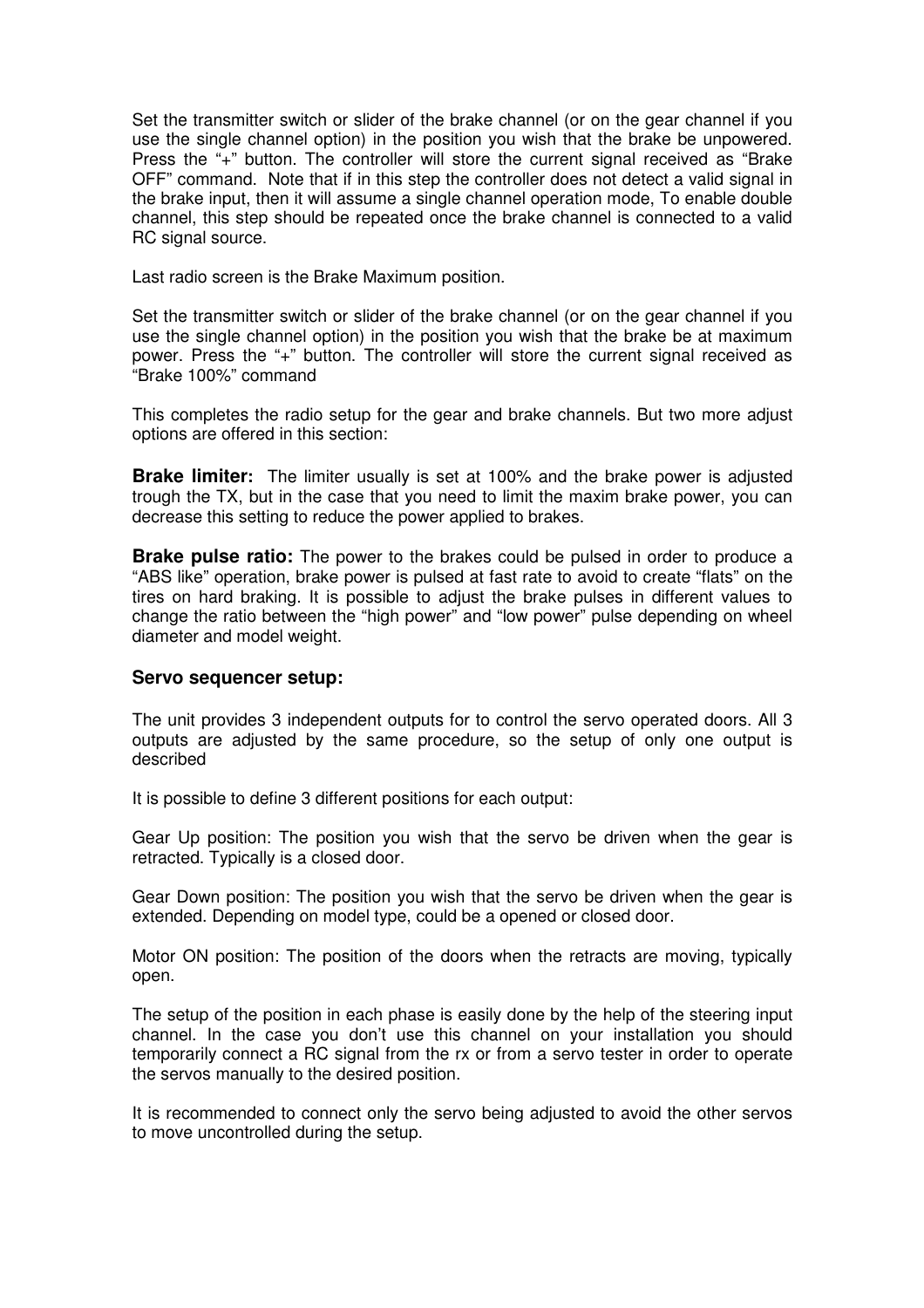First screen is the "Servo 1 Gear Up position". When this screen is displayed, the servo1 OUT will deliver the same signal as arriving to the Steering input, so that you can move the servo directly trough the rudder stick on your TX. Set the servo at the position you want that it to be when the gear is retracted, and press the "+" button. The current position will be stored in the permanent memory of the controller. In the case you don't want to modify this position to keep the old stored value, simply change of screen by the menu buttons, the settings are only changed on the permanent memory when the "+" button is pressed.

Next screen is the "Servo 1 Gear Down position". Operate the servo trough the TX to the position you want that it to be when the gear is extended, and press the "+" button. The position could be the same as the "gear up" position if you want a CLOSED-OPENED-CLOSED sequence.

Last screen is the "Servo 1 Motor On position". Again, operate the servo trough the TX to the position you want that it to be when the gear is in movement, and press the "+" button to store the setting. Usually is the same position as the "gear down" position in the OPENED-CLOSED sequence, but also it allow programming an over travel, the door opens more during gear operation to give extra clearance to the wheel and legs, but return to "scale" position when the gear is fully extended.

Servo 2 and Servo 3 are programmed same way.

Last screen is the "**Servo switch off time**:" To prevent the possibility of a servo to be overloaded and burned due at being jammed, a protection function is added that allow to release the servo force after some seconds (programmable by this parameter). After the movement of retracts is finished, the servo signal is switched off, that cause the servo to act as "unpowered". The servo position is refreshed each 15 seconds to compensate the small movement of the servo (if any) during these 15s to keep the door in to commanded position, assuming that there is not a considerable force acting on the servo during the switch off period. In the case you want that the servo be active all the time, set this parameter to zero.

Correct operation of this feature implies a servo that become "soft" when no signal received. All analog servos act like this, but some digital servos hold the position when no signal is received. If you plan to use digital servos on the doors and to use the switch off feature, check first if your servo is compatible, or use a analog servo. The Hitech and Multiplex digital servos we have tested are not suitable, but JR 8511 is.

## **Motor delay:**

To replicate the operation of full size landing gears, it is possible to set a programmable delay for each motor operation.

First screen on this section is the delay in seconds of the main, left gear when Gear Up is selected. "Gear Up Delay Main Left" is displayed on the screen. Use the +/- buttons to set the time you want the controller wait before the left main motor is operated since the Gear Up command is selected.

Second screen is the delay time on the same gear (main left) motor operation when "gear down" is selected.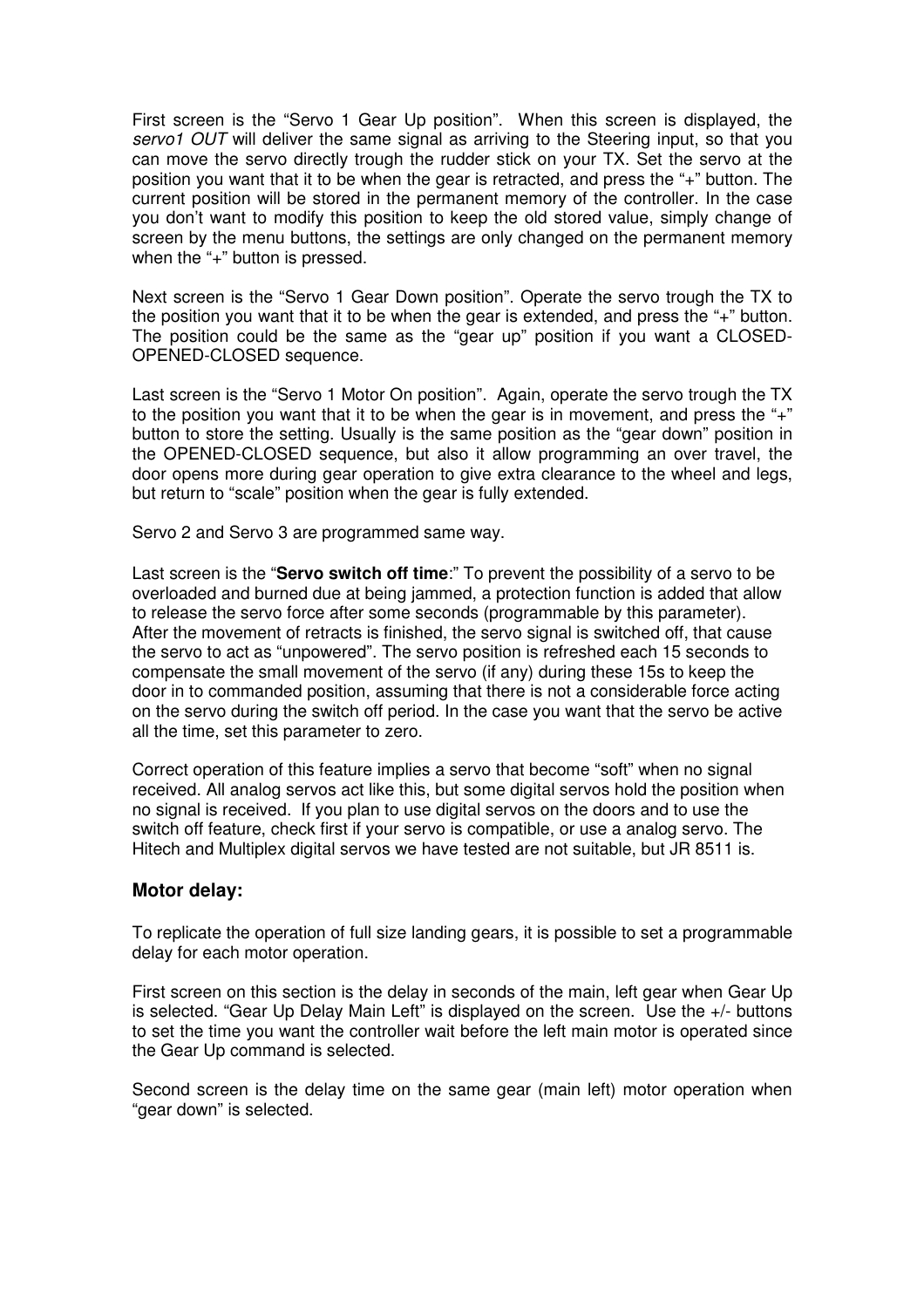Next screens adjust same delays for right mains and nose gear. Please note that you can use this function to insert a delay from door operation to gear operation by programming same delay on all 3 motors.

#### **Steering servo processor:**

The steering servo is controlled trough the unit to assure that the nose wheel is centered to a defined position during retraction and does not move while the gear is retracted. Over this function, a signal processor is added that allow modifying the center, gain and direction of operation of the steering when the gear is down. Thus, it is possible to take the steering input signal from the same channel as the rudder, despite the different centering, sense of movement and travel between these two servos, saving one RC channel.

#### **Setup:**

Connect the Steering input to the desired RX channel for the steering (or troughs a "Y" lead on the rudder channel).

If you use same signal as the rudder, first setup the rudder centering and travel. Once you are satisfied with the rudder operation, connect the steering servo and proceed to adjustment.

First adjustment is the position of the steering servo at retracted position. Using the rudder channel of your TX, set the servo to the position you want it when the gear is being retracted and stored. Press the "+" button to store the setting in the permanent memory.

Next adjustment is the centering of the servo in deployed position. Double check that the rudder is centered, and then using the  $+$  and  $-$  buttons center the steering servo.

Finally, check the steering travel and sense. A range of adjustment from –200% to +200% is provided. Positive numbers mean same direction as rudder, negative numbers mean reverse operation. A 100% setting give same travel and direction as the rudder servo, -100% give same travel but reverse operation, 200% travel mean double travel than rudder, 50% give half movement. Once you set the travel and sense, it is possible that the centering need a new adjust, just go back to previous adjustment by the menu buttons.

#### **Motor adjust:**

This last section of adjustment allows adapting the unit to different motors. These adjustments are not available in some of the units that are setup by motor manufacturer.

First adjustment is "Motor Cut Amperage". Maximum value is 2,5A. This is the threshold amperage to detect that the motor have arrived at end of travel. This is the most important parameter that should be set to the recommended value from the motor manufacturer. It should not be changed unless you know exactly what you are doing. A too high value could cause that the endpoint be undetected, burning the motor, or that the gear train to be damaged by a excess of torque.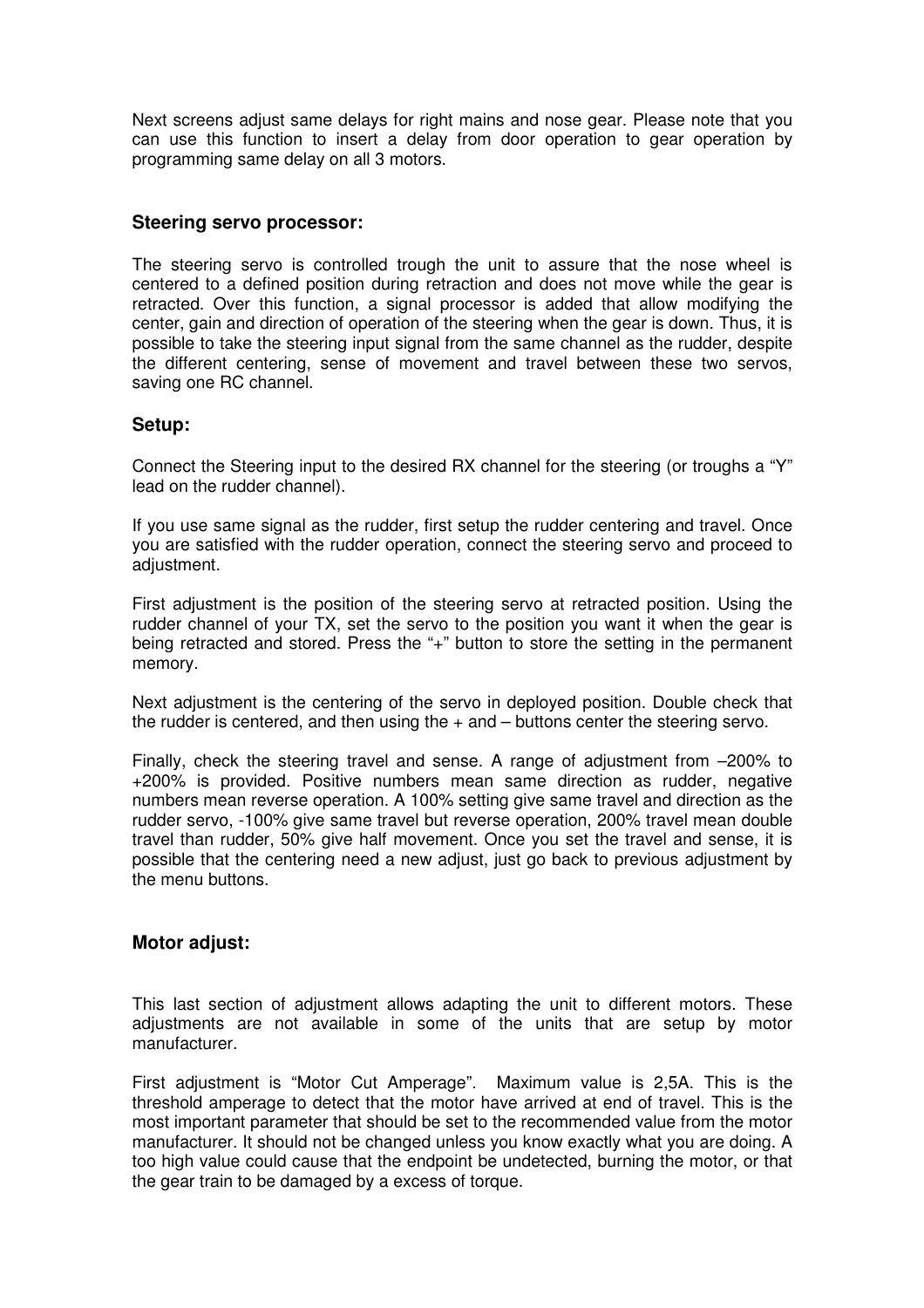Next, it is the "Unload time". When the gear movement is finished, a short pulse of reversed power is sent to the motor to remove the tension stress on the gears, bearings and suspension. Too low time will not unload the motor, causing high stress and wear; too long time can move the slider out of "lock" position.

Last adjustable parameter is the "Maximum Motor time". This is a security parameter that will power down the motors after a certain operation time (programmable) to prevent the case that the endpoint is undetected.

Last screen display a counter of operations to track the number of the cycles and schedule maintenance.

#### **Manual operation:**

Besides the operation in normal mode (controlled by the radio), there unit offers several testing options to operate the gear in manual model.

Under "Manual mode" menus, you can deploy or retract the gear, with the possibility of to stop and resume the movement in any point, plus operate each gear independently up and down, with the possibility of to stop, reverse and resume the movement in any point of the travel.

NOTE: When you leave the manual mode menus, the controller will return to a "RC mode", so the gear will move automatically to the currently command received from the transmitter.

## **Switch On delay:**

There is some intelligence build in the controller to prevent unwanted gear operation when switching on the receiver and power supply. At power up, the controller will wait during 3 seconds, waiting for the receiver to boot and stabilize the outputs, ignoring any glitches that it could generate during this time. After these 3 seconds, the controller will begin to check the RC signal, but will wait to operate the gear until a change on RX signal is received. Thus, if at "switch on" the gear is down, but the signal received from the TX is "gear up", the gear will keep down, it will be necessary to place the TX switch to "gear down" and back to "gear up" to initiate the retraction.

## **Setup of LGC12 or LGC13C without the Data terminal:**

There is a LED indicator and a pushbutton to allow setup the unit without the data terminal. In this case the options of a LGC13C are considerably reduced from the full options available using the data terminal.

Connect the RC channels you want to use (Gear In obligatory, Brake In and Steering In optional). Set the *Steering In* (Rudder channel) in the position you want that the steering servo be placed during retraction and gear up position.

Leave the main battery disconnected to prevent accidental movement of motors.

Switch off the power. Press the button with the aid of a plastic rod (a pen, etc, but nothing metallic that could damage the electronic board). While the button pressed, switch ON the power on the receiver.